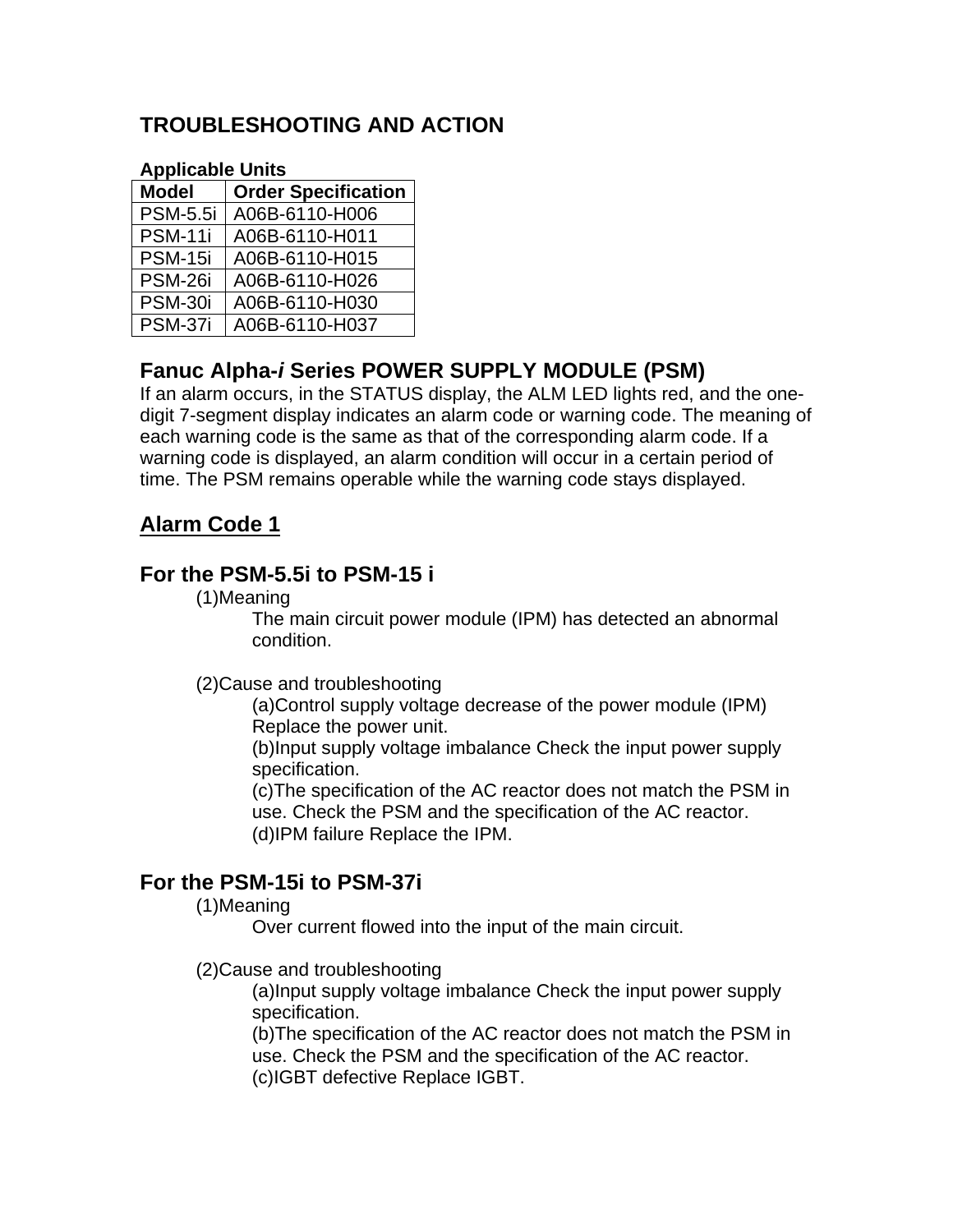## **Alarm Code 2**

(1)Meaning

(a)A cooling fan for the control circuit has stopped.

(2)Cause and troubleshooting

(a)Cooling fan broken Check whether the cooling fan rotates normally. Replace it.

## **Alarm Code 3**

(1)Meaning

The temperature of the main circuit heat sink has risen abnormally.

(2)Cause and troubleshooting

(a)Cooling fan for the main circuit broken. Check whether the cooling fan for the main circuit rotates normally. Replace it.

(b)Dust accumulation Clean the cooling system with a vacuum cleaner or the factory air blower.

(c)Overload Examine the operating conditions.

## **Alarm Code 4**

(1)Meaning

In the main circuit, the DC voltage (DC link) has dropped.

(2)Cause and troubleshooting

(a)A small power dip has occurred. Check the power supply.

(b)Low input power supply voltage Check the power supply specification.

(c)The main circuit power supply may have been switched off with an emergency stop state released. Check the sequence.

## **Alarm Code 5**

(1)Meaning

(a)The input power supply is abnormal (open phase).

(b)The main circuit capacitor was not recharged within the specified time.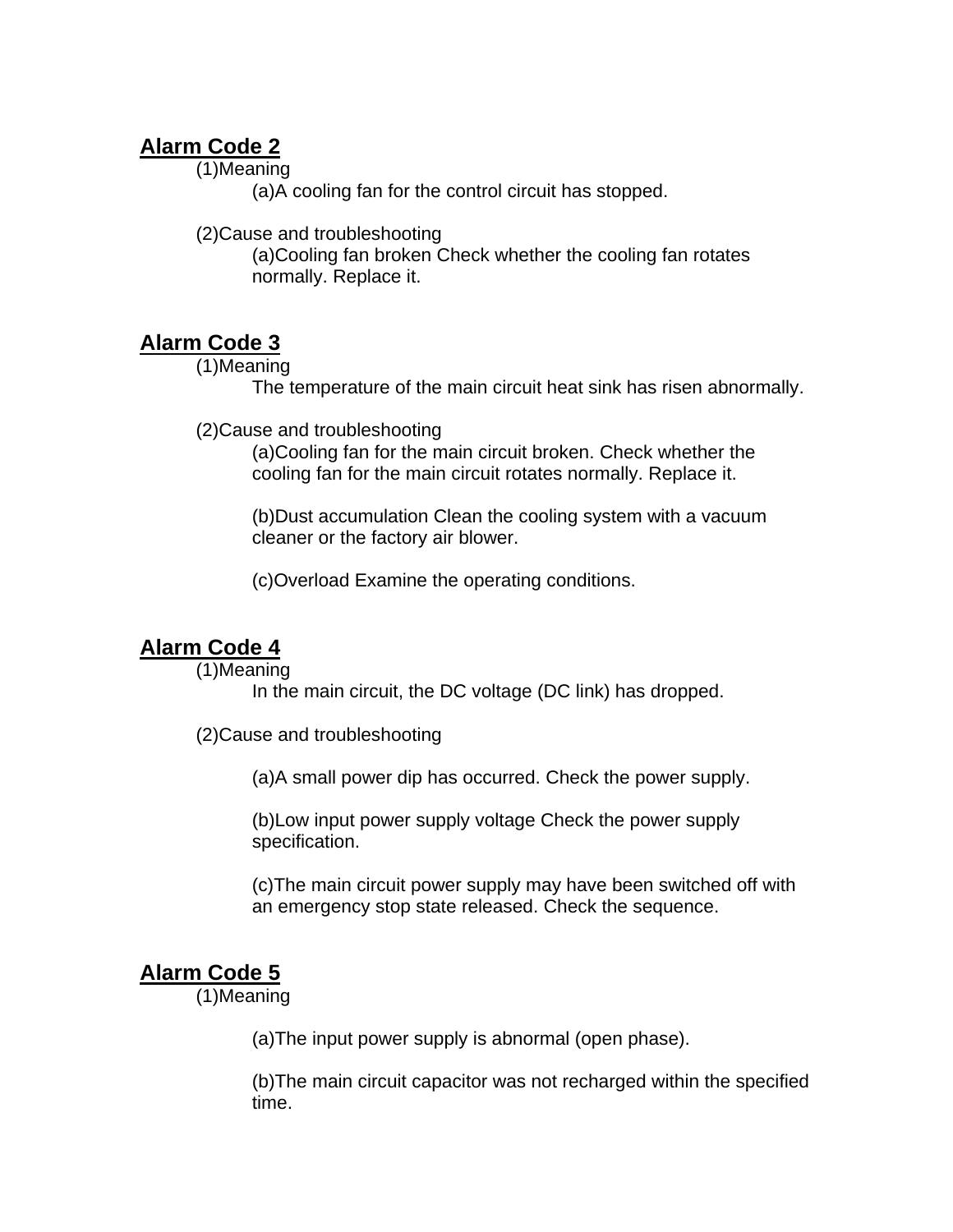(2)Cause and troubleshooting

(a)The input power supply has an open phase. Check the connection.

(b)Too many SVM and/or SPM units are connected. Check the specification of the PSM.

(c)The DC link is short-circuited. Check the connection.

(d)The recharge current limiting resistor is defective. Replace the distributing board.

#### **Alarm Code 6**

(1)Meaning

The control power supply voltage decrease.

(2)Cause and troubleshooting

(a)Input voltage decrease Check the power supply.

#### **Alarm Code 7**

(1)Meaning

In the main circuit, the DC voltage at the DC link is abnormally high.

(2)Cause and troubleshooting

(a)Excessive regenerated power The PSM does not have a sufficient capacity. Check the specification of the PSM.

(b)The output impedance of the AC power source is too high. Check the power source output impedance. (Normal if the voltage variation at maximum output time is within 7%)

(c)The main circuit power supply may have been switched off with an emergency stop state released. Check the sequence.

#### **Alarm Code A**

(1)Meaning

(a)A cooling fan of external cooling fin has stopped.

(2)Cause and troubleshooting

(a)Cooling fan for the control circuit broken. Check whether the cooling fan for the control circuit rotates normally. Replace it.